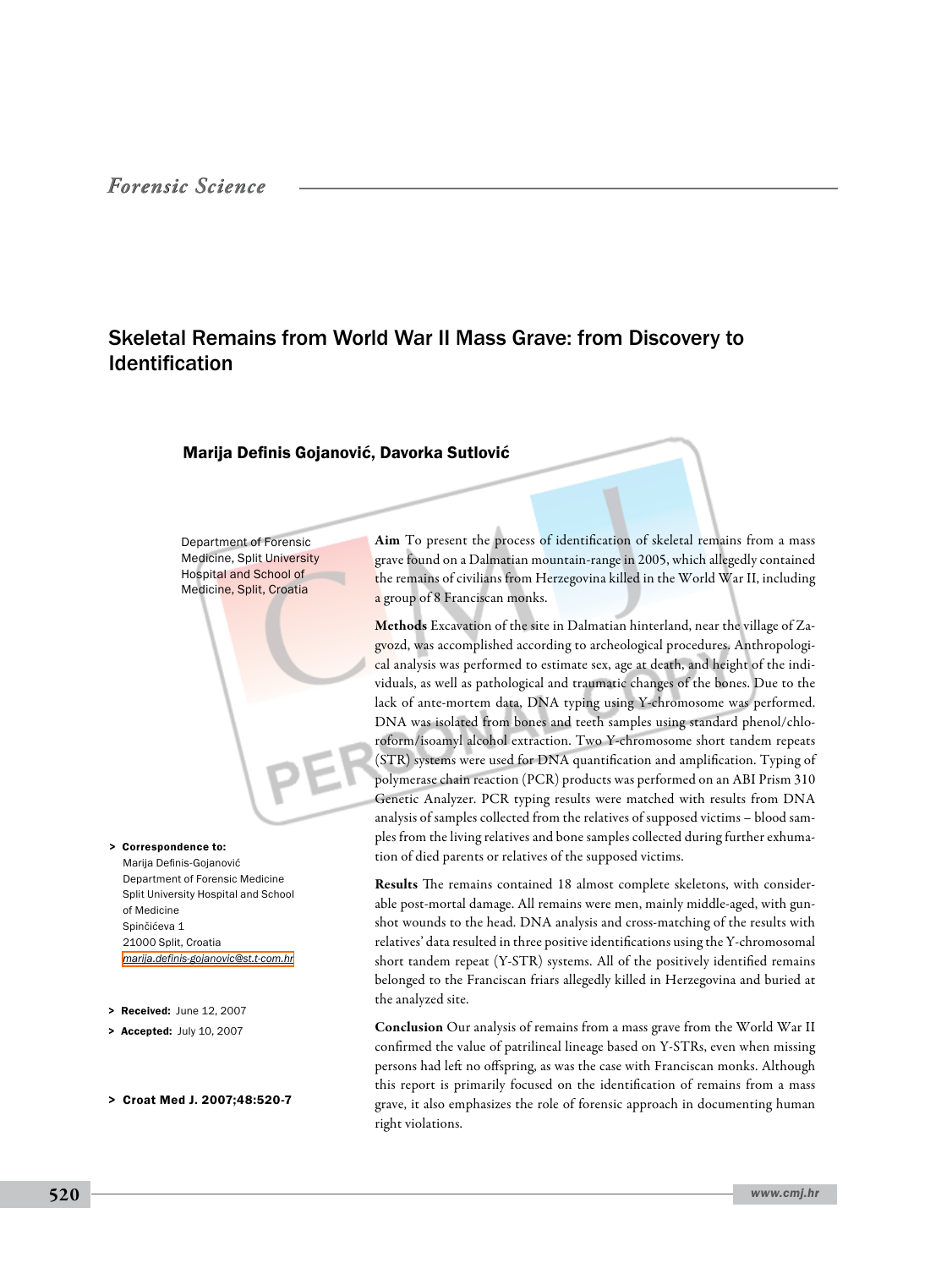In investigation of human rights violations, forensic specialists are often faced with identification of skeletal remains from mass graves. This is always a difficult task, especially when a lot of time has passed since the burial. The primary focus of such investigations is to determine the identity of the victims and return the remains to their families, in accordance with the Geneva conventions (1). As a rule, a positive identification is achieved by comparing pre-mortem data on missing persons with corresponding findings on the skeletons. These data include general anthropological variables, unique bone pathological and traumatological traits such as bone diseases, deformations, and injuries, as well as medical and dental histories. Determination of sex, age, height, and individuals' characteristics is critical for achieving identification. Life histories and descriptions by witnesses may also prove useful in the process of individualization, especially data on victims' clothing and personal belongings, state at the time of death, and manner of death (2-4). The possibilities to obtain such information for war victims are diminished due to long period between the death and recovery of the skeleton, negative effect on the memory of witnesses, the quality of preserved distinctive data, and the fact that mass graves contain skeletons from homogenous groups, such as young men in military clothes (5,6). The identification process is further aggravated by the fact that lists of possible decedents do not exist or are uncertain (5,6). In such cases, the available pre-mortem data are usually not sufficient, so identification and DNA typing techniques may be the only solution. DNA technology, including both short tandem repeat (STR) analysis and mitochondrial DNA (mtDNA) analysis, was already confirmed as a method of choice in the identification of missing person in 1991-1995 war in Croatia (2,3).

This report presents the identification process of skeletal remains from a mass grave, allegedly from the World War II. The identification process used Y-chromosomal short tandem repeat (Y-STR) DNA profiling as a single method of identification from bone specimens from the World War II.

#### **Material and methods**

#### *Location*

The samples for DNA analysis were taken from 18 skeletons from a mass grave in the village of Zagvozd, near the town of Imotski in the Dalmatian hinterland in Croatia, exhumed in April 2005.

According to the survivors' testimonies, after partisans had captured the Franciscan monastery in the town of Široki Brijeg, Bosnia and Herzegovina, in February 1945, 8 friars were killed somewhere in the region of Dalmatian mountain range on their way to Split in Croatia (7).

In the 1970s, there were allegations that 19 civilians were killed in the village of Zagvozd in 1945, including 8 friars from neighboring Herzegovina. Allegedly, they were buried near the house where they had been tortured. After a few days, the remains were removed to the field named Đokina sward, about a hundred meters from the village. Intensive investigation and data collection at the possible site of their execution and interment started in 1990. It was initiated by the Franciscan Province of Herzegovina and the families of the victims, as well as by the people of Zagvozd who wanted that friars' bones be buried in dignity (7). These activities started more than 50 years after the alleged incident, because Yugoslavian authorities after the World War II preferred to keep such events secret (7). In April 2005, experimental excavation started on Đokina sward and, after the first bones had been discovered, the police and district attorney were informed.

#### *Exhumation and anthropological examination*

The pit had a surface of  $4 \times 3.10$  m and depth of 0.32 m. The soil above and around the postmortal remains was removed, exposing a number of articulated skeletons lying on the back or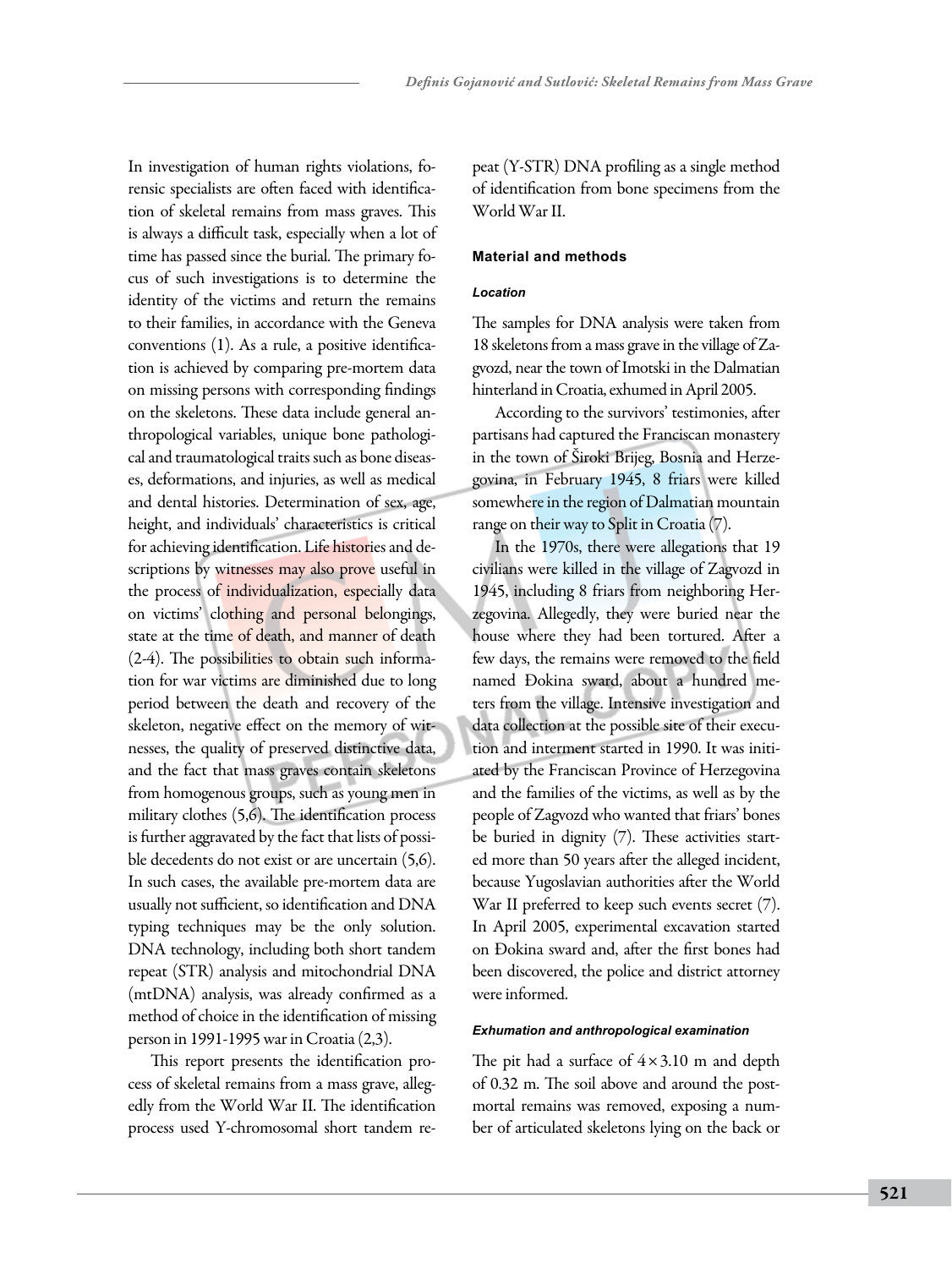on the face in an extended position. The bones were partly commingled because about 15 bodies were placed in the pit next to each other in 2 lines, facing each other with their legs, while 3 bodies were in the middle, laid down above them (Figure 1). One skeleton was found without the head, while other heads were fractured in many fragments. Two pairs of disarticulated long bones of the hands were found separately from the bodies. Almost all skeletons were bound with a wire around their necks, arms, or legs. The arms of 2 of them were tied on the back. No clothes and footwear were found, except few buttons and some remains of a textile material. Artifacts discovered included a razor, scissors, pencil, spoon, comb, ring, coins, remains of rosaries and several bullets, and empty cartridges for high velocity rifles. All relevant data were recorded, mapped, measured, photographed, and described, along with the information on the bones and all the artifacts found. After that, the bones were removed, placed in containers, and transported for further analysis to the Department of Forensic Medicine, Split University Hospital. The associated artifacts were brought to the Museum of Croatian Archeological Monuments in Split for conservatory proceedings. After all of the obvious remains had been removed, the entire area under the bodies was examined for possible small artifacts and bone fragments. Samples of earth were collected from beneath and around skeletons for chemical analysis.



cial layer of soil had been removed.

In the autopsy room, the material was cleaned with water and soft brushes, dried, and partially reconstructed. Despite the fact that the skeletons were considerably damaged postmortally, they were examined to determine sex, age, and stature. Sex was estimated by examining the skeletal features of the skull, pelvis, and long bones (8,9). Age estimation was performed by examining the changes of the pubic symphysis using the Suchey-Brooks method (10). Antemortem stature was determined by measuring the long bones and the results were compared with the formulae and tables of Trotter and Glesser (11). The remains were then analyzed in more detail for signs of disease, injury, or skeletal anomalies.

After dentition was charted, several intact, healthy teeth were removed from each skull and subjected to DNA testing, together with samples of bones (femora) that seemed to be well preserved.

At the same time, ante-mortem descriptions of the missing friars were obtained as well as blood samples for DNA analysis from their living relatives (brothers, sisters, or nephews). Soon it became clear that these samples were not sufficient. Moreover, as it was alleged that remains of friars executed in the wider region of Herzegovina in 1944-1945 could be among the excavated skeletons, further collection of blood samples of living relatives was performed, as well as two additional exhumations of their dead parents. The total number of analyzed specimens from relatives was 45, among them 8 blood specimens and 37 teeth and bone samples.

### *DNA isolation*

After bone surfaces were cleaned by abrasion with a grinding tip and sandpaper, the bone was crushed into small fragments and stored in sterile polypropylene tubes at -20°C until analysis. Further bone preparation and DNA extraction were done as described by Alonso et al (12). DNA Figure 1. Human skeletons exposed in mass grave after the superfi-<br>
From blood and bloodstain reference samples of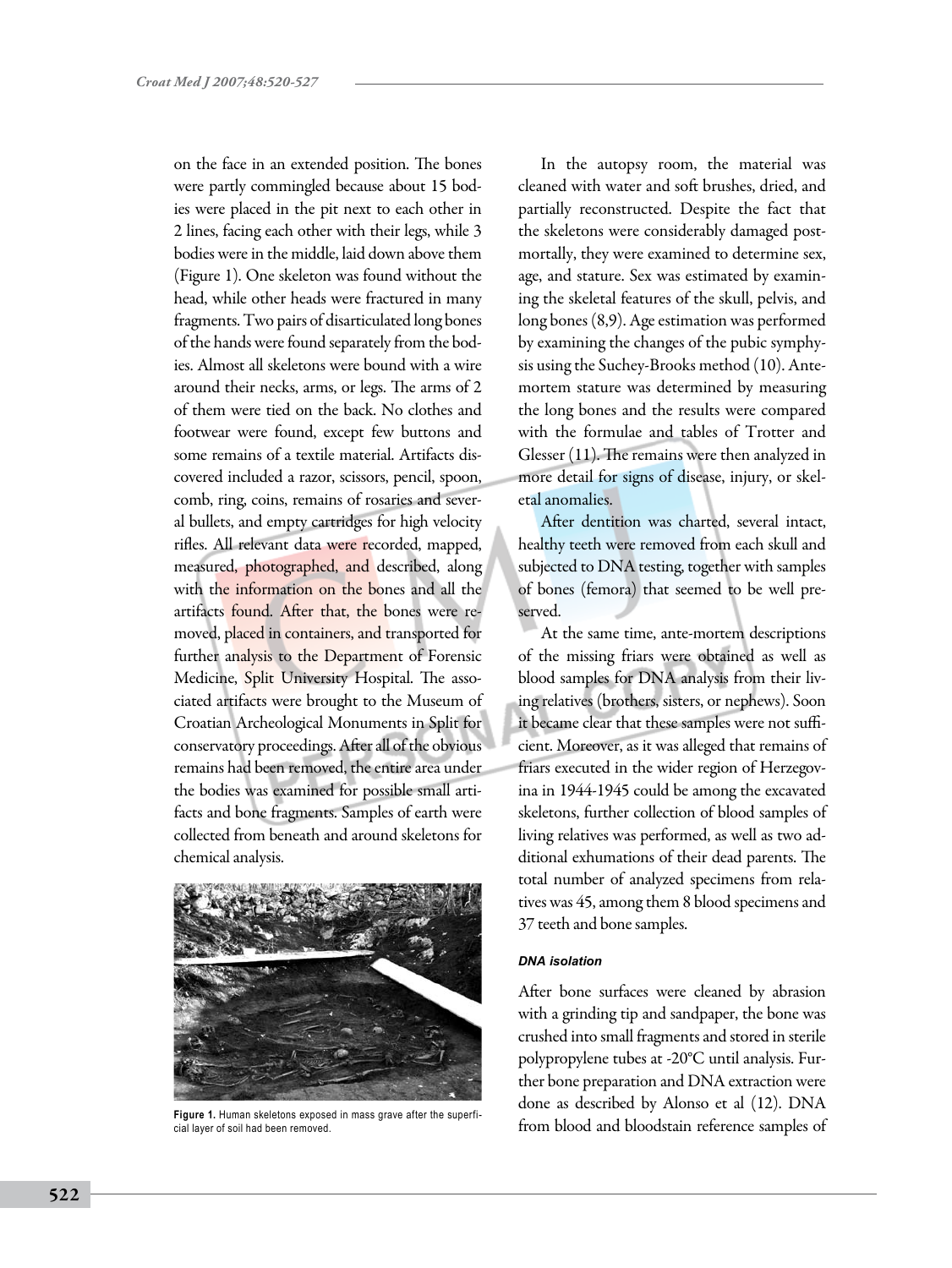living relatives was isolated by standard Chelex 100 protocols (13).

### *DNA quantification*

Data was collected using the ABI Prism 7000 Sequence Detection System (Applied Biosystems, Foster City, CA, USA). Data analysis was performed with ABI Prism 7000 Sequence Detector Software (SDS), version 1.0 (Applied Biosystems) to generate an individual standard curve for each experiment and calculate DNA amount from each unknown sample. Human genomic DNA 9947 at 200 ng/μL concentrations (Applied Biosystems) was used as a DNA standard. We used QuantifilerTM human DNA quantification kit (Applied Biosystems). The quantification assay was performed in a total volume of 25 μL, containing 2 μL of DNA extract, Quantifiler human primer mix, and Quantifiler PCR reaction mix, with thermal cycling conditions according to the manufacturer's protocols (14). All reactions without templates served as negative controls.

### *DNA amplification and typing*

PCR amplification was performed on Perkin-Elmer Thermal Cycler 9600, using the PowerPlex® Y System (Promega Corporation, Madison, WI, USA) and AmpFlSTR Yfiler PCR Amplification kit (Applied Biosystems) (15,16). The amount of DNA used for individual samples for both kits was from 100 pg to 1 ng.

Typing of PCR products were performed on an ABI Prism 310 Genetic Analyzer (Applied Biosystems) with Data Collection Software. Electropherogram data were analyzed with GeneScan® Software and GeneMapper® ID software, version 3.2 (Promega). The internal standard was Liz-500 (Applied Biosystems).

### *Analysis of typing results*

DNA profiles from bones and teeth were analyzed and compared with DNA profiles of living and dead relatives. DNA genotypes from the living relatives were obtained by analyzing the DNA isolated from blood and bloodstains, while those from the dead relatives were obtained by analyzing the DNA isolated from teeth and bone. The database was kept in the Microsoft Access 2000 (Microsoft, Seattle, WA, USA). Microsoft Excel 2000 (Microsoft, Seattle, WA, USA) was used for statistical calculation. Calculation for statistical probability of biological relationship was performed according to standard protocols (17-19).

## **Results**

Morphological investigation revealed that the remains belonged to 18 adult male victims, mostly middle-aged.

All bones, but especially small and thin ones, as well as the edges of long bones, had considerable post-mortal damage. Consequently, the estimation of ante-mortem stature was made only on the basis of one or two long bones. In a single case stature could not be determined.

The bones revealed no pathological or degenerative changes. Only in a single case a sign of ante-mortem trauma was found as a healed fracture of the humerus. Gunshot injuries were present in 11 individuals – 10 of them had gunshot wounds to the head (Figure 2), mainly in the occipital region, while a single individual had an injury of the femur. Four persons had two gunshot injuries (head plus lower extremities). The reasons for the fracture and fragmentation of all other skulls and of long bones in 2 cases could not be reliably determined. The bones of forearms were tied with wire in 6 cases (Figure 3).

The types of analyzed samples, number of DNA isolations, and success of DNA amplification are presented in Tables 1 and 2. DNA was extracted from teeth and bone samples of 18 analyzed skeletons, as well as from blood samples of living relatives of 7 missing friars. In each case of teeth and bone samples, several DNA isolations were performed (Table 1). The concentration of isolated DNA was in the range from 14.4 pg/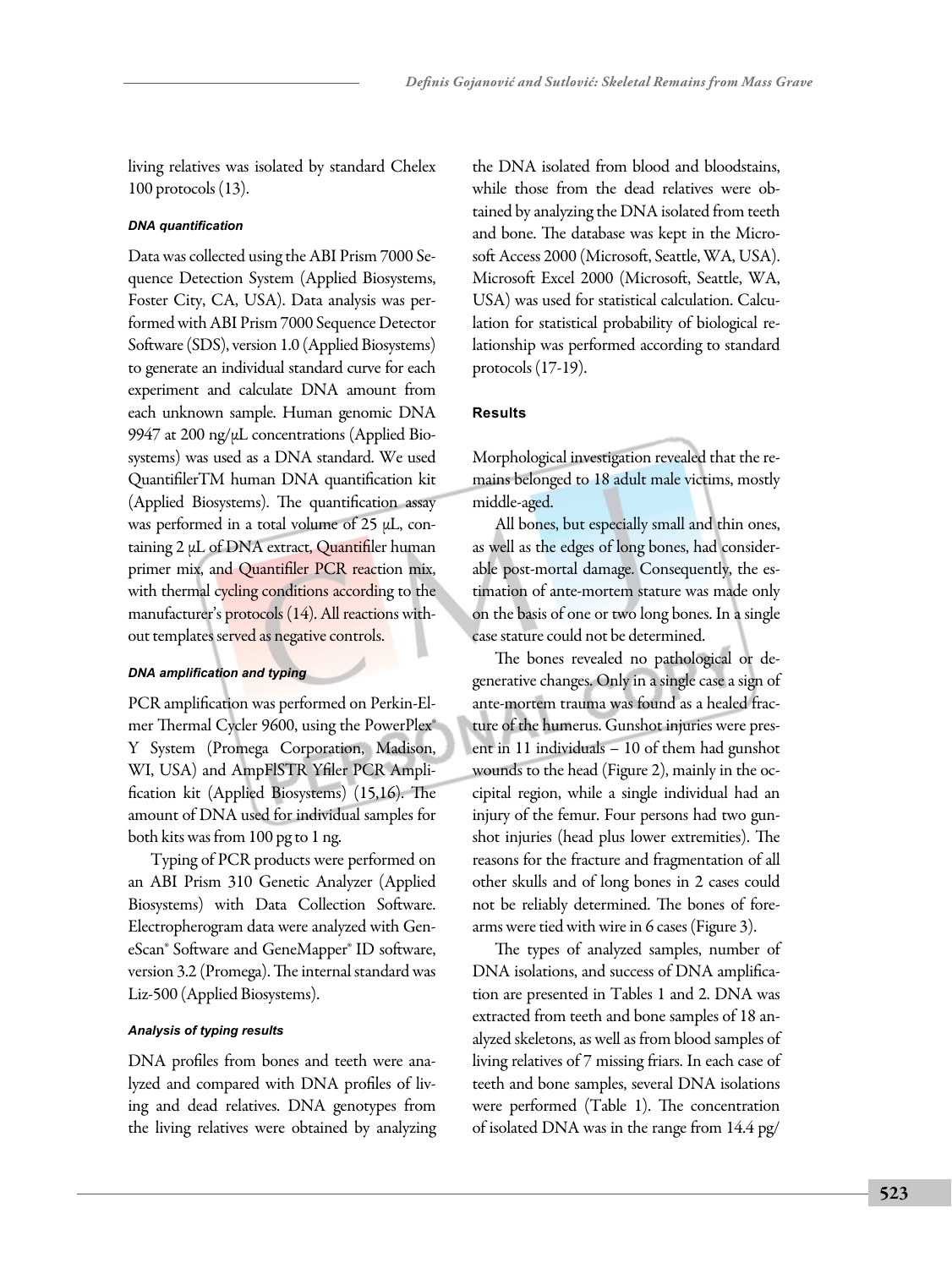

Figure 2. Entrance gunshot wound of the head.



**Figure 3.** Forearm bones tied with a wire.

μL to 2.5 ng/μL. Moreover, DNA was extracted from one blood sample collected subsequently, and from 19 samples of teeth and bones taken during 2 additional exhumations of missing persons' dead parents (Table 2).

By using AmpFlSTR Yfiler PCR Amplification kit, 3 matches between missing persons and their living/dead relatives were obtained and thus 3 bodies were positively identified (Table 3). Using haplotypes in the general Croatian and European population database the probability of founding a man with same genotipe as Person 1, 2 and 3, was calculated (Table 4).

### **Discussion**

The main goal of mass grave exhumation and examination of skeletal remains was the identification and determination of cause and manner

|                | Types of              |                          | Success of DNA amplification                 |                              |  |  |
|----------------|-----------------------|--------------------------|----------------------------------------------|------------------------------|--|--|
| Case<br>No.    | references<br>samples | No. of DNA<br>isolations | PowerPlex <sup>®</sup> Y<br>System (12 loci) | AmpFISTR<br>Yfiler (17 loci) |  |  |
| 1              | teeth                 | 3                        |                                              | 16/17                        |  |  |
| $\overline{2}$ | teeth                 | $\overline{2}$           |                                              | 12/17                        |  |  |
| 3              | teeth                 | $\overline{c}$           |                                              | 17/17                        |  |  |
| 4              | teeth                 | 3                        | 12/12                                        | 17/17                        |  |  |
| 5              | femur and teeth       | 5                        | 10/12                                        | 12/17                        |  |  |
| 6              | teeth                 | 3                        |                                              | 17/17                        |  |  |
| $\overline{7}$ | teeth                 | 4                        |                                              | 12/17                        |  |  |
| 8              | femur and teeth       | 6                        | 12/12                                        | 17/17                        |  |  |
| 9              | teeth                 | 5                        | 12/12                                        | 17/17                        |  |  |
| 10             | teeth                 | 3                        | 10/12                                        | 17/17                        |  |  |
| 11             | teeth                 | $\overline{2}$           | 12/12                                        | 17/17                        |  |  |
| 12             | teeth                 | 3                        | 11/12                                        | 11/17                        |  |  |
| 13             | teeth                 | 5                        | 12/12                                        | 12/17                        |  |  |
| 14             | teeth                 | 4                        |                                              | 17/17                        |  |  |
| 15             | teeth                 | 3                        |                                              | 17/17                        |  |  |
| 16             | teeth                 | 3                        |                                              | 17/17                        |  |  |
| 17             | teeth                 | 4                        |                                              | 17/17                        |  |  |
| 18             | teeth                 | 3                        | 5/12                                         |                              |  |  |
| 19             | blood                 | 1                        | 12/12                                        | 17/17                        |  |  |
| 20             | blood                 | 1                        | 12/12                                        | 17/17                        |  |  |
| 21             | blood                 | 1                        | 12/12                                        | 17/17                        |  |  |
| 22             | blood                 | 1                        | 12/12                                        | 17/17                        |  |  |
| 23             | blood                 | 1                        | 12/12                                        | 17/17                        |  |  |
| 24             | blood                 | 1                        | 12/12                                        | 17/17                        |  |  |
| 25             | blood                 | 1                        | 12/12                                        | 17/17                        |  |  |

**Table 1.** Types of analyzed samples, number of DNA isolations

\*unsuccessful DNA amplification

| Table 2. Types of analyzed samples, number of DNA isolations |
|--------------------------------------------------------------|
| and success of DNA amplification with AmpFISTR Yfiler PCR    |
| Amplification kit                                            |

| $\cdots$ , $\cdots$ |                                   |                                    |                                           |  |  |  |
|---------------------|-----------------------------------|------------------------------------|-------------------------------------------|--|--|--|
| Sample<br>No.       | Types of<br>references<br>samples | Number of<br><b>DNA</b> isolations | Success of DNA<br>amplification (17 loci) |  |  |  |
| 1                   | femur and teeth                   | 5                                  | 3/17                                      |  |  |  |
| 2                   | femur and teeth                   | 9                                  | 17/17                                     |  |  |  |
| 3                   | femur and teeth                   | 3                                  |                                           |  |  |  |
| 4                   | femur and teeth                   | 4                                  | 17/17                                     |  |  |  |
| 5                   | femur and teeth                   | 3                                  | 16/17                                     |  |  |  |
| 6                   | femur and teeth                   | 4                                  | 8/17                                      |  |  |  |
| 7                   | femur and teeth                   | 3                                  | 15/17                                     |  |  |  |
| 8                   | femur and teeth                   | 3                                  | 15/17                                     |  |  |  |
| 9                   | femur                             | $\overline{2}$                     | 17/17                                     |  |  |  |
| 10                  | femur and teeth                   | $\overline{2}$                     |                                           |  |  |  |
| 11                  | blood                             | 1                                  | 17/17                                     |  |  |  |
| 12                  | femur                             | 3                                  | 17/17                                     |  |  |  |
| 13                  | femur                             | 4                                  | 17/17                                     |  |  |  |
| 14                  | femur and teeth                   | 3                                  | 17/17                                     |  |  |  |
| 15                  | femur and teeth                   | 3                                  |                                           |  |  |  |
| 16                  | femur and teeth                   | 3                                  | 17/17                                     |  |  |  |
| 17                  | femur                             | 2                                  | 17/17                                     |  |  |  |
| 18                  | femur                             | 4                                  |                                           |  |  |  |
| 19                  | femur                             | 4                                  |                                           |  |  |  |
| 20                  | femur                             | 4                                  |                                           |  |  |  |

\*unsuccessful DNA amplification.

of death. Allegedly, a group of 19 civilians was killed in 1945 and (re)buried after several days in a common grave. Although the region of their alleged first burial ground was investigated, no ar-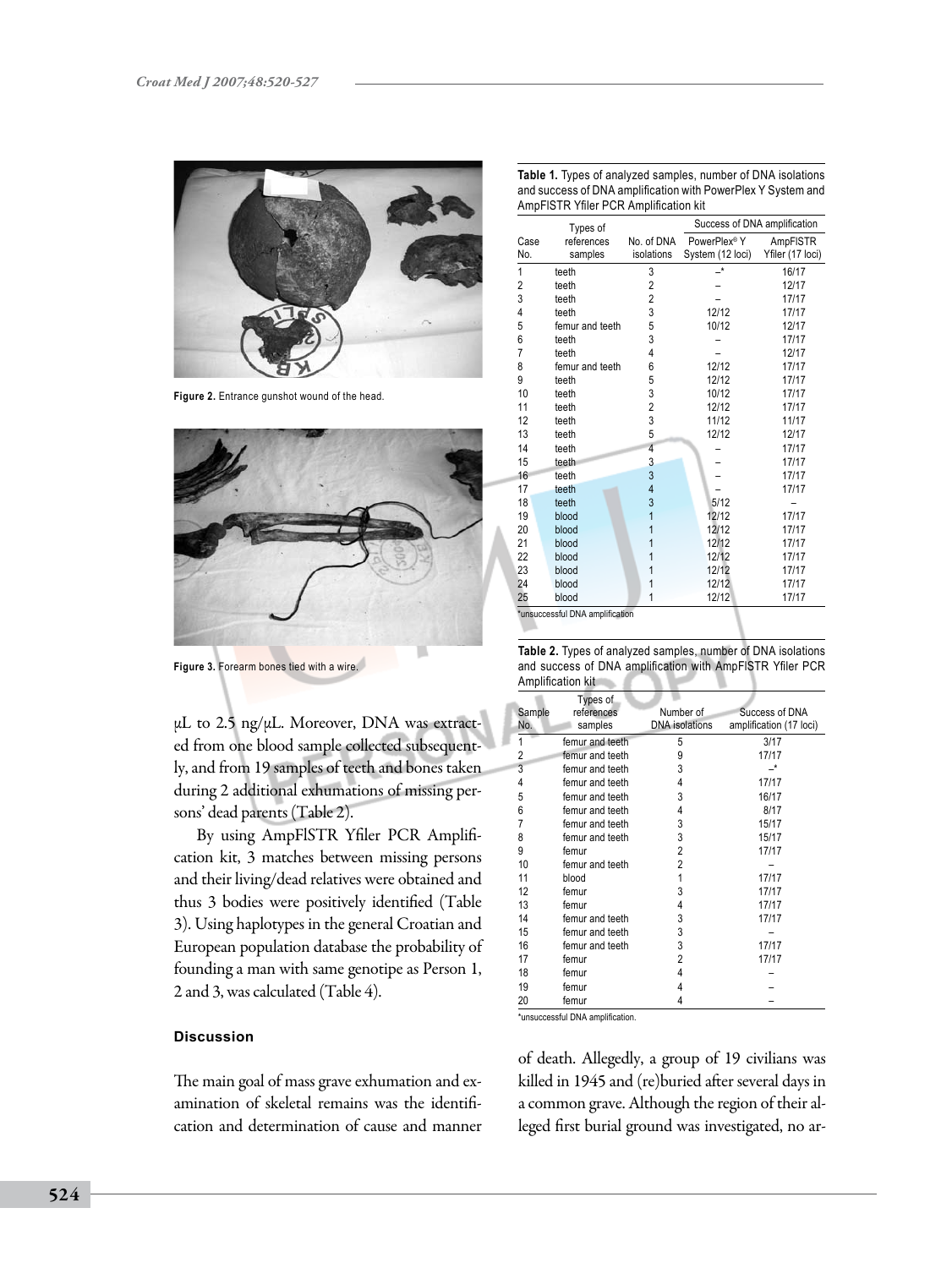|                   | Case 1              |                              |                     | Case 2                       |                               | Case 3                            |                               |
|-------------------|---------------------|------------------------------|---------------------|------------------------------|-------------------------------|-----------------------------------|-------------------------------|
| Locus             | nephew's 1<br>blood | missing person<br><b>NN1</b> | nephew's 2<br>blood | missing person<br><b>NN2</b> | brother's<br>skeletal remains | missing person<br>NN <sub>3</sub> | brother's<br>skeletal remains |
| <b>DYS391</b>     | 11                  | 11                           | 11                  | 10                           | 10                            |                                   |                               |
| DYS3891           | 13                  | 13                           | 13                  | 13                           | 13                            | 13                                | 13                            |
| <b>DYS439</b>     | 13                  | 13                           | 13                  |                              |                               |                                   | 13                            |
| <b>DYS389 II</b>  | 31                  | 31                           | 31                  | 29                           | 29                            | 31                                | 31                            |
| <b>DYS438</b>     | 10                  | 10                           | 10                  | 11                           | 11                            | 10                                | 10                            |
| <b>DYS437</b>     | 15                  | 15                           | 15                  | 14                           | 14                            | 15                                | 15                            |
| DYS <sub>19</sub> | 15                  | 15                           | 15                  | 16                           | 16                            | 14                                | 14                            |
| <b>DYS392</b>     | 11                  |                              | 11                  |                              |                               |                                   |                               |
| <b>DYS393</b>     | 13                  | 13                           | 13                  | 13                           | 13                            | 13                                | 13                            |
| <b>DYS390</b>     | 24                  | 24                           | 24                  | 25                           | 25                            | 24                                | 24                            |
| <b>DYS385</b>     | 14:15               | 14:15                        | 14:15               | 11:14                        | 11:14                         | 14:15                             | 14:15                         |

**Table 3.** Y-chromosome short tandem repeat (STR) genotypes of the skeletal remains of three missing persons and their presumptive relatives (nephews' blood and skeletal remains of dead brothers)

**Table 4.** Statistical calculations of probability of finding a man with the same genotype as Person 1, 2, and 3 in population.

Probability Person 1 Person 2 Person 3  $P1*$  1.76×10<sup>-2</sup> 1.76×10<sup>-2</sup> 1.76×10<sup>-2</sup> 1.76×10<sup>-2</sup><br>P21 2.09×10<sup>-3</sup> 3.80×10<sup>-3</sup> 2.09×10<sup>-3</sup>  $P2^{\dagger}$  2.09×10<sup>-3</sup> 3.80×10<sup>-3</sup> 2.09×10<sup>-3</sup> \*Statistical calculations of probability according to the Croatian unpublished popula-

tion data (n=167 haplotypes). †Statistical calculations according to the eight loci from European database on *<http://www.yhrd.org>* (n=51 253 haplotypes).

cheological evidence was found, suggesting that the bodies had been removed to the grave analyzed in this study. Using morphological and anthropological analyses, remains were shown to contain bones of 18 adult male victims. Considerable post-mortal damage and changes of the bones compromised the possibility to estimate the precise age and stature of the individuals.

Gunshot injuries, likely caused by assault rifles, were identified in 11 out of 18 cases. We could not exclude the possibility that fractures and fragmentations of bones in uncertain cases were the result of gunshot injuries. Although it is not possible to make conclusions whether these injuries were inflicted before or after death, the anatomical distribution of the injuries, bullet trajectories through the skulls, as well as the fact that no clothes were found and that all victims were bound with a wire, strongly suggest that the victims were prisoners rather than soldiers killed in confrontation between two armed groups (20-22).

There was no ante-mortal information to match the post-mortal data obtained by standard forensic identification techniques, and the application of molecular methods in identification process seemed to be an imperative. We used Y-STR systems for several reasons as follows: all skeletal remains were male, some of them allegedly did not have any offspring, the presumptive parents were dead, and the living relatives – brothers, sisters, or nephews were not available in the sufficient number. STR systems located in the non-recombining region of the Y chromosome are widely used in forensic science for the identification of male individuals (18). The Y chromosome is passed down through generation from father to son, and does not change a lot between generations. Thus, it can be used to track parental lineage to see if the men in question are related through their fathers. This report confirmed the value of patrilineal lineage based on Y chromosome STRs, which is the only applicable method of DNA analysis in some circumstances. Some other studies have already shown that Y chromosome could provide important information if there are difficulties in identifying lineages from a specific male (23,24). On the other hand, our work clearly showed the importance of other DNA identification methods and their application in case work, such as mitochondrial DNA. However, the possibilities for the use of these methods for identification are often limited, especially in situations like the case presented, where ante-mortem data are completely absent. Moreover, in cases similar to this one, the samples are often of poor quality, which hinders the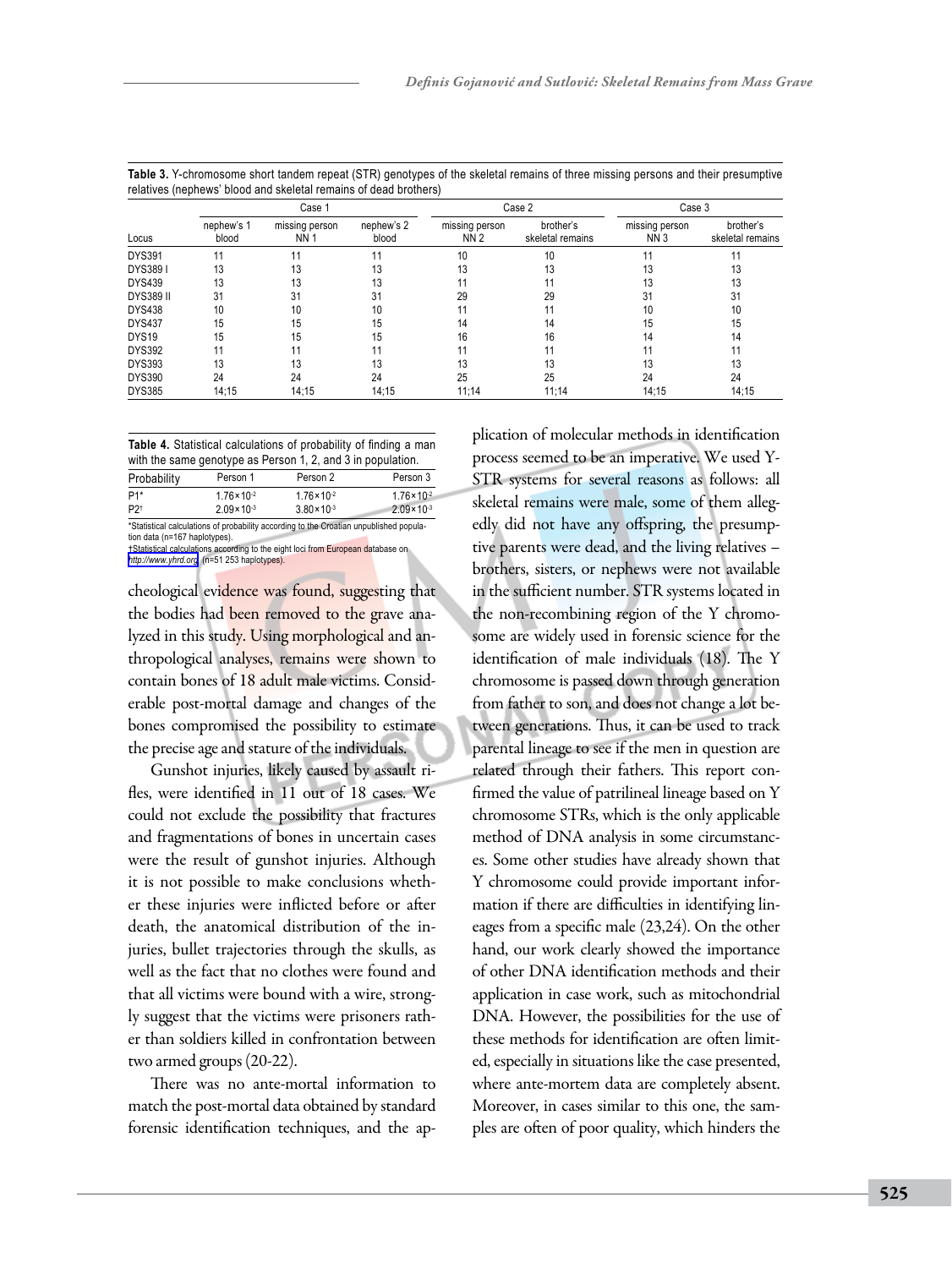DNA extraction, subsequent amplification, and final identification (22).

In our study, DNA amplification was performed by PowerPlex® Y System first (12 loci) and then repeated by new, more informative AmpFlSTR Yfiler PCR Amplification kit (17 loci). In both systems, the results were not completely sufficient, and in some cases no profiles or partial profiles only were obtained. DNA degradation or DNA polymerase inhibitions was the most likely explanation for unsuccessful amplification of some of the loci. Problems that forensic scientists most often face while working with DNA extracted from bones and teeth samples recovered from mass graves are limited DNA quantity, DNA degradation, contamination, and postmortem changes (3,12,25). The presence of inhibitor(s) may also prevent amplification. Inhibition is an especially significant problem when DNA is extracted from old and ancient material (25,26). One of the potential inhibitors is humic acid. DNA extraction from soil always results in co-extraction of other soil components, mainly humic acid or other humic substances, which negatively interfere with DNA detecting processes (26-28). The soil from the site described in this study was collected; its composition and possible PCR inhibition is still under analysis.

We successfully identified 3 persons out of 18 in the grave. One of them was a friar captured in a hydro-electric power station in Široki Brijeg in 1945. He sustained a gunshot wound of the parietal region of the head. Two other persons were also friars, allegedly captured in 1945 and killed somewhere near Ljubuški, Bosnia and Herzegovina. One had a gunshot wound of the occipital region of the head, while no signs of trauma were found in the other. These results confirm the presumption that there were more than 8 friars in the mass grave. Also, they confirm that our decision to collect the samples for DNA analysis from more relatives, living and dead, requiring 2 additional

exhumations, was correct. We hope that our experience and data will be of value in further identifications of skeletal remains from other alleged graves in this part of Croatia and Bosnia and Herzegovina.

The ultimate goal of recoveries is to positively identify the remains and return them to their families. However, personal identification of war victims has many aspects, from ethical to humanitarian and medico-legal. In this context, the excavation of graves, examination of their contents, and analysis the post-mortal remains has another additional purpose – to collect forensic evidence that would permit prosecution of those responsible for the creation of the mass grave, crimes against humanity, and international human rights abuses (4,21,29). Proper and systematic exhumation of mass graves and post-mortem examination could demonstrate what happened and when, as well as help discover those who are accountable. These answers are essential for promoting reconciliation and justice, give the rights to the dead, and provide moral and emotional satisfaction to the living.

#### **References**

- United Nations. Office of the High Commissioner for Human Rights. Protocol additional to the Geneva Conventions of 12 August 1949, and relating to the Protection of Victims of International Armed Conflicts (Protocol 1). Available from: *[http://www.unhchr.ch/html/](http://www.unhchr.ch/html/menu3/b/93.htm) [menu3/b/93.htm.](http://www.unhchr.ch/html/menu3/b/93.htm)* Accessed: July 24, 2007.
- 2 Primorac D, Andelinovic S, Definis-Gojanovic M, Drmic I, Rezic B, Baden MM, et al. Identification of war victims from mass graves in Croatia, Bosnia, and Herzegovina by use of standard forensic methods and DNA typing. J Forensic Sci. 1996;41:891-4. [Medline:8789853](http://www.ncbi.nlm.nih.gov/sites/entrez?cmd=Retrieve&db=PubMed&list_uids=8789853&dopt=Abstrac)
- 3 Andelinovic S, Sutlovic D, Erceg Ivkosic I, Skaro V, Ivkosic A, Paic F, et al. Twelve-year experience in identification of skeletal remains from mass graves. Croat Med J. 2005;46:530-9. [Medline:16100755](http://www.ncbi.nlm.nih.gov/sites/entrez?cmd=Retrieve&db=PubMed&list_uids=16100755&dopt=Abstrac)
- 4 Skinner M, Alempijevic D, Djuric-Srejic M. Guidelines for international forensic bio-archaeology monitors of mass grave exhumations. Forensic Sci Int. 2003;134:81-92. [Medline:12850400](http://www.ncbi.nlm.nih.gov/sites/entrez?cmd=Retrieve&db=PubMed&list_uids=12850400&dopt=Abstrac)
- 5 Definis-Gojanović M, Ivanović J, Drmić I, Galić M, Anđelinović Š. Identification of fifty-nine victims of war from the Kupres battlefield, Bosnia and Herzegovina. Croat Med J. 1995;36:61-4.
- 6 Boles TC, Snow CC, Stover E. Forensic DNA testing on skeletal remains from mass graves: a pilot project in Guatemala. J Forensic Sci. 1995;40:349-55. [Medline:](http://www.ncbi.nlm.nih.gov/sites/entrez?cmd=Retrieve&db=PubMed&list_uids=7782739&dopt=Abstrac) [7782739](http://www.ncbi.nlm.nih.gov/sites/entrez?cmd=Retrieve&db=PubMed&list_uids=7782739&dopt=Abstrac)